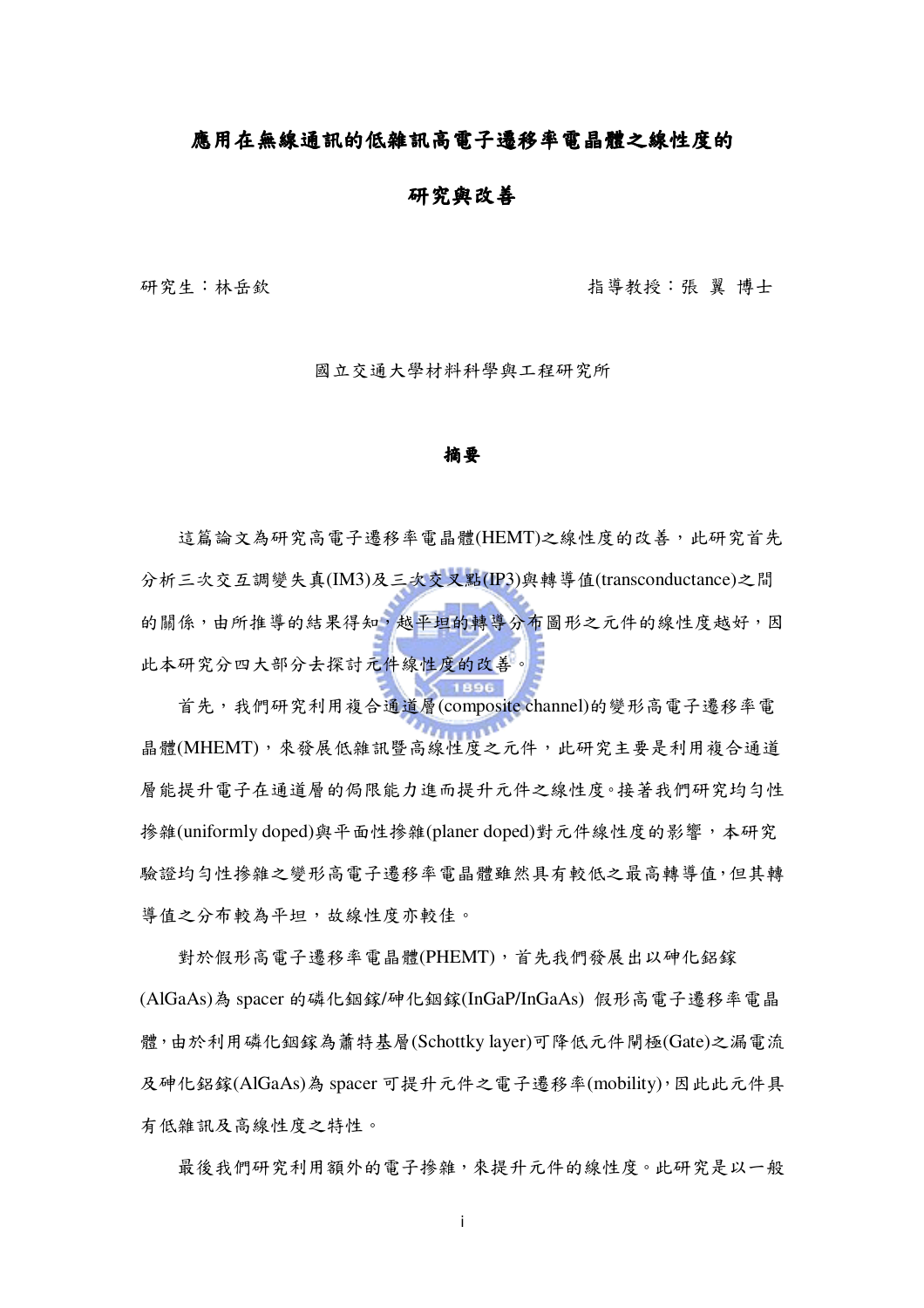平面性掺雜的磷化銦鎵/砷化銦鎵元件為基準,分別額外的掺雜電子在蕭特基層 及通道層,探討額外的電子摻雜在不同層時對元件線性度的影響。最後驗證出額 外掺雜電子在元件上會使得元件之最大轉導值下降,但其分布會更為平坦,而使 得元件之線性度提升。接著提升偏壓條件,對額外摻雜在通道層及蕭特基層做適 用是的測試,最後亦驗證得額外摻雜在通道層有較佳的線性度。

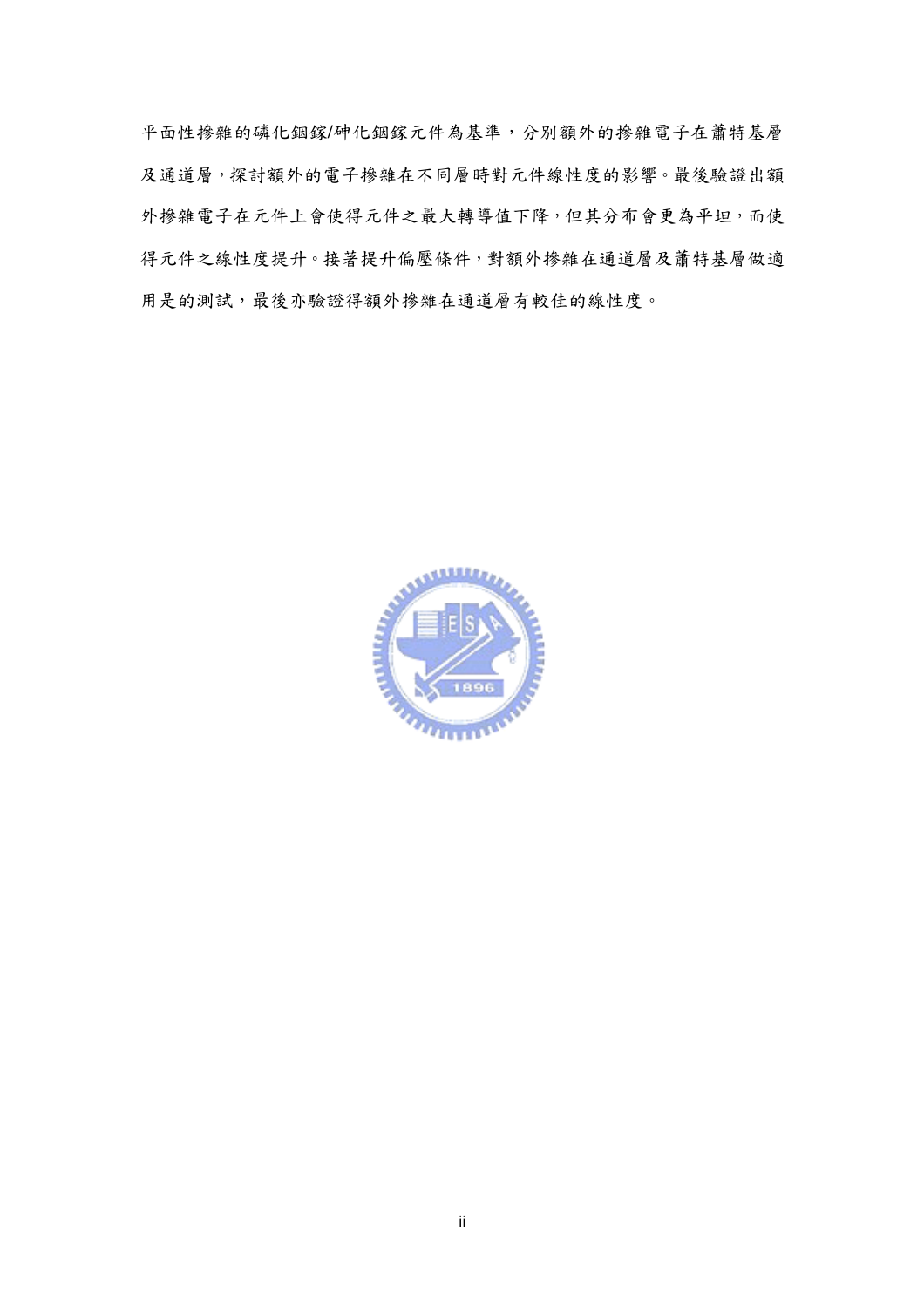# **Linearity Improvement of Low Noise HEMT for Wireless Communication Applications**

Student: Yueh-Chin Lin Advisor: Dr. Edward Yi Chang

Department of Materials Science and Engineering National Chiao Tung University

#### **Abstract**

In this paper, high-electron-mobility transistors (HEMTs) with doping profile modification are discussed for device linearity improvement. The modification was based on the third-order intermodulation distortion (IM3) and the third-order intercept point (IP3) analysis through simple equivalent circuit of the devices. The correlation of the extrinsic transconductance (Gm) with IM3 and IP3 indicates that flatter Gm distribution vs gate bias voltage causes lower IM3 level and that high Gm with flatter Gm distribution result in higher IP3 of the devices. Therefore, doping modification that improves the flatness of the Gm distribution will improve the device linearity.

The study is divided into four parts: First, a metamorphic high-electron-mobility transistor (MHEMT) with  $In<sub>0.55</sub>Ga<sub>0.45</sub>As/In<sub>0.67</sub>Ga<sub>0.33</sub>As/In<sub>0.55</sub>Ga<sub>0.45</sub>As$  composite channel layers was developed for low noise and high-linearity applications. The use of a composite channel results in high electron mobility and good confinement of electrons in the channel region which are the desired characteristics of a low-noise and high-linearity device. The device shows great potential for high-linearity and low-noise applications at high frequencies.

Second, the uniformly-doped and the  $\delta$  doped  $In_{0.52}Al_{0.48}As/In_{0.6}Ga_{0.4}As$ MHEMT were fabricated and the DC characteristics and the third-order intercept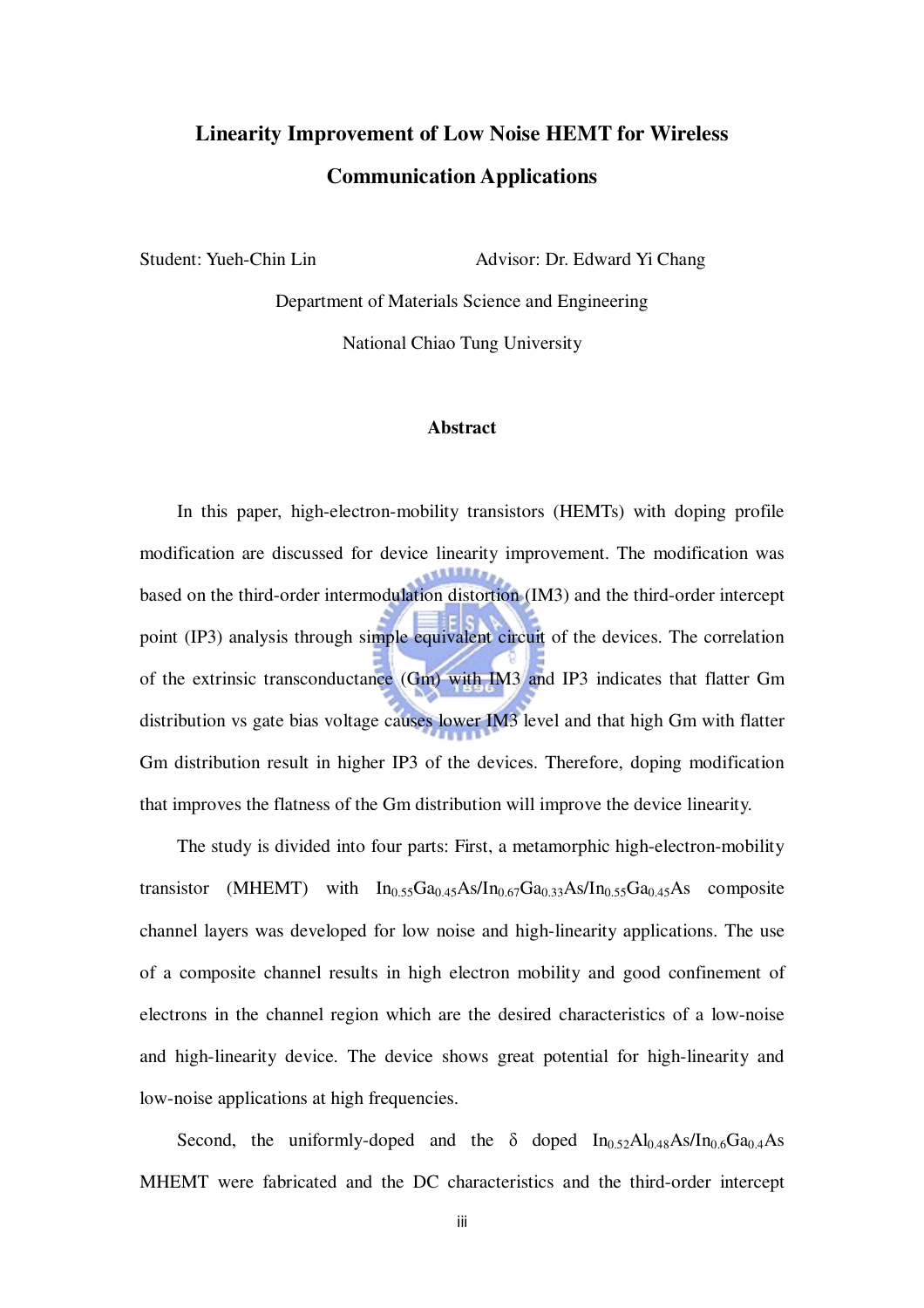point (IP3) of these devices were measured and compared. Due to more uniform electron distribution in the quantum well region, the uniformly-doped MHEMT exhibits flatter Gm (transconductance) vs  $I_{DS}$  (drain to source current ) curve and much better linearity with higher IP3 and higher IP3 to  $P_{DC}$  ratio as compared to the  $\delta$ doped MHEMT, even though the δ doped device exhibits higher peak transconductance. As a result, the uniformly doped MHEMT is more suitable for communication systems that require high linearity operation.

Third, a low noise InGaP/InGaAs pseudomorphic high-electron-mobility transistors (PHEMTs) with high IP3 was developed. The device utilizes InGaP as Schottky layer to achieve a low noise figure and uses AlGaAs as the spacer to improve the electron mobility and the device also uses dual delta doped layers for uniform electron distribution in the channel to improve the device linearity.

Finally, doping modification in the Schottky layer (Schottky layer doped) and in the channel layer (channel doped) of the conventional  $\delta$  doped InGaP/InGaAs PHEMT were experimented to see the extra doping effect on the HEMT device linearity. DC and RF performances of these devices were measured and compared. It is found that extra doping either in the channel region or in the Schottky layer can improve the flatness of the Gm distribution under different gate bias conditions and thus achieve lower IM3 and higher IP3 of these devices with small scarification in the peak Gm value as compared to the conventional delta doped devices. The power performances of these devices were tested with different drain to source voltage  $(V_{DS})$ bias points. When the  $V_{DS}$  bias was increased, the Gm values of the channel doped device and the Schottky layer doped device increased and decreased respectively with the increasing  $V_{DS}$  bias. The adjacent-channel power ratio (ACPR) measurements of these devices were performed at different DC bias power levels. Overall, it was found that channel doped device demonstrated best linearity performance among these three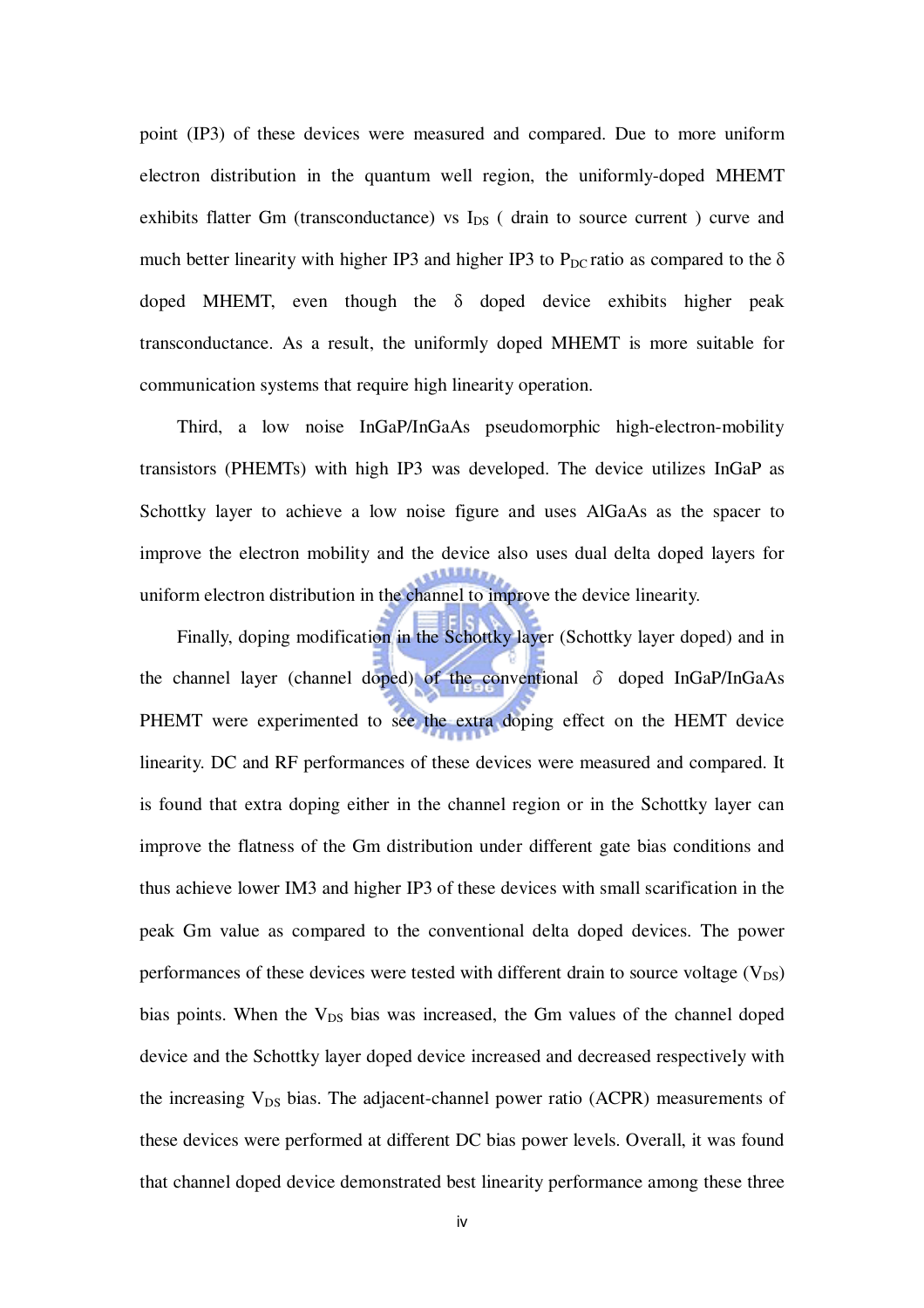different types of devices studied with highest IP3 level, lowest IM3 and best ACPR under CDMA modulation even though it has the lowest electron mobility among these devices. Overall, different structures and doping profiles of InGaP/InGaAs PHEMT and InAlGs/InGaAs MHEMT devices were experimented for device linearity improved. It's found with paper design of the device structure and doping profile, the linearity of the HEMT device can be greatly improved and the experimental results match well with the theoretical analysis in this thesis.

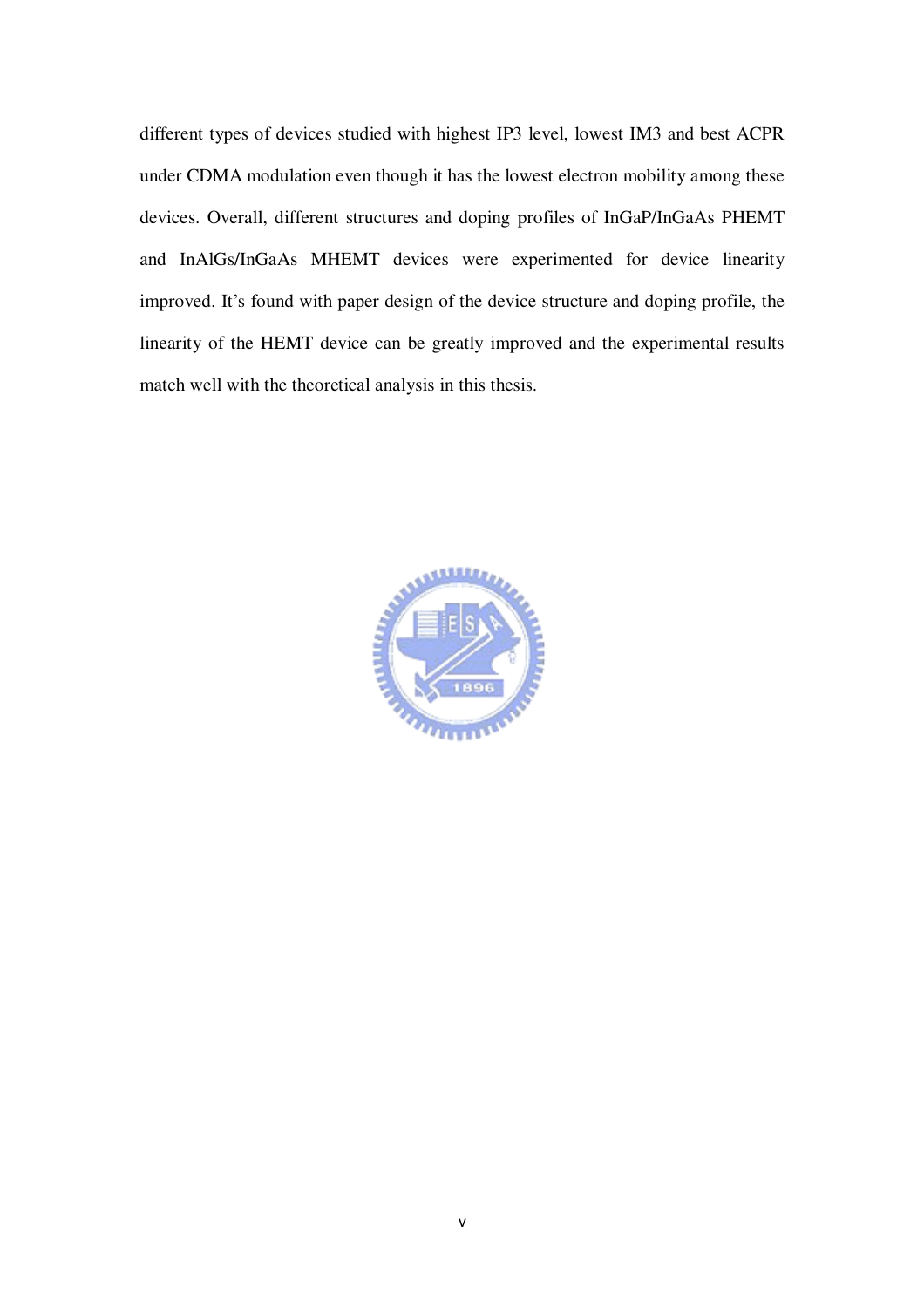誌謝

由於許多人的幫忙,才使得本論文得以完成。首先要感謝我的指導教授張翼 博士帶領我進入砷化鎵領域並提供足夠的儀器及完整的訓練使我能有如此難得 的經驗能完成此砷化鎵高頻元件的研究;其次要感謝平山祥郎先生提供機會以及 山口浩司先生的指導讓我更近一步的研究砷化鎵的磊晶,且能更完整了解砷化鎵 高頻元件的發展。

另外我要感謝吳建華博士、張尚文博士與楊宗熺博士在實驗上的建議以及國 家奈米實驗室(NDL)與交大半導體中心提供良好的儀器設備與環境,使實驗能夠 順利進行。

我也要感謝實驗室的研究夥伴:陳冠吉同學、張信源同學、吳偉誠同學、吳 **ALLES** 雲驥同學、謝炎璋同學、黃瑞乾同學、黃珍嬅同學、張家達同學、莊蕙菁小姐與 實驗室其他曾幫助過我的同學,因為你們的幫忙本論文才得以順利完成。

最後我要特別感謝我的家人,尤其是我的母親及姐姐的關心支持及鼓勵,使 我無後顧之憂能夠專心的完成學業,願與你們分享這份榮耀。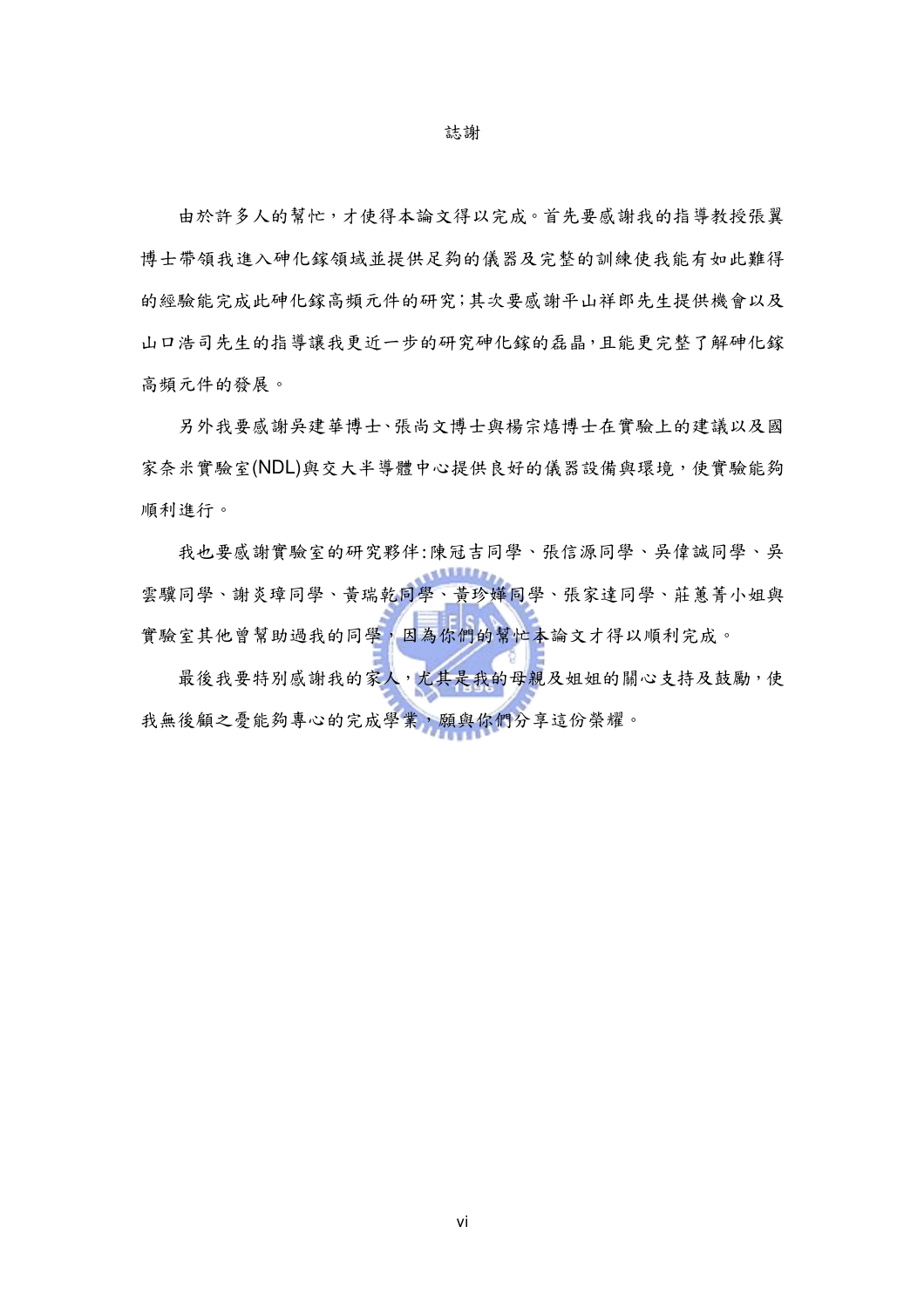### **Contents**

|--|--|

| 2.2.1 Gain compression. |  |
|-------------------------|--|
|                         |  |
|                         |  |

# **Chapter 3 Fabrication of High ElEctron Mobility Transistor……12** 3.1 Introduction of HEMT process……….………………………………………..12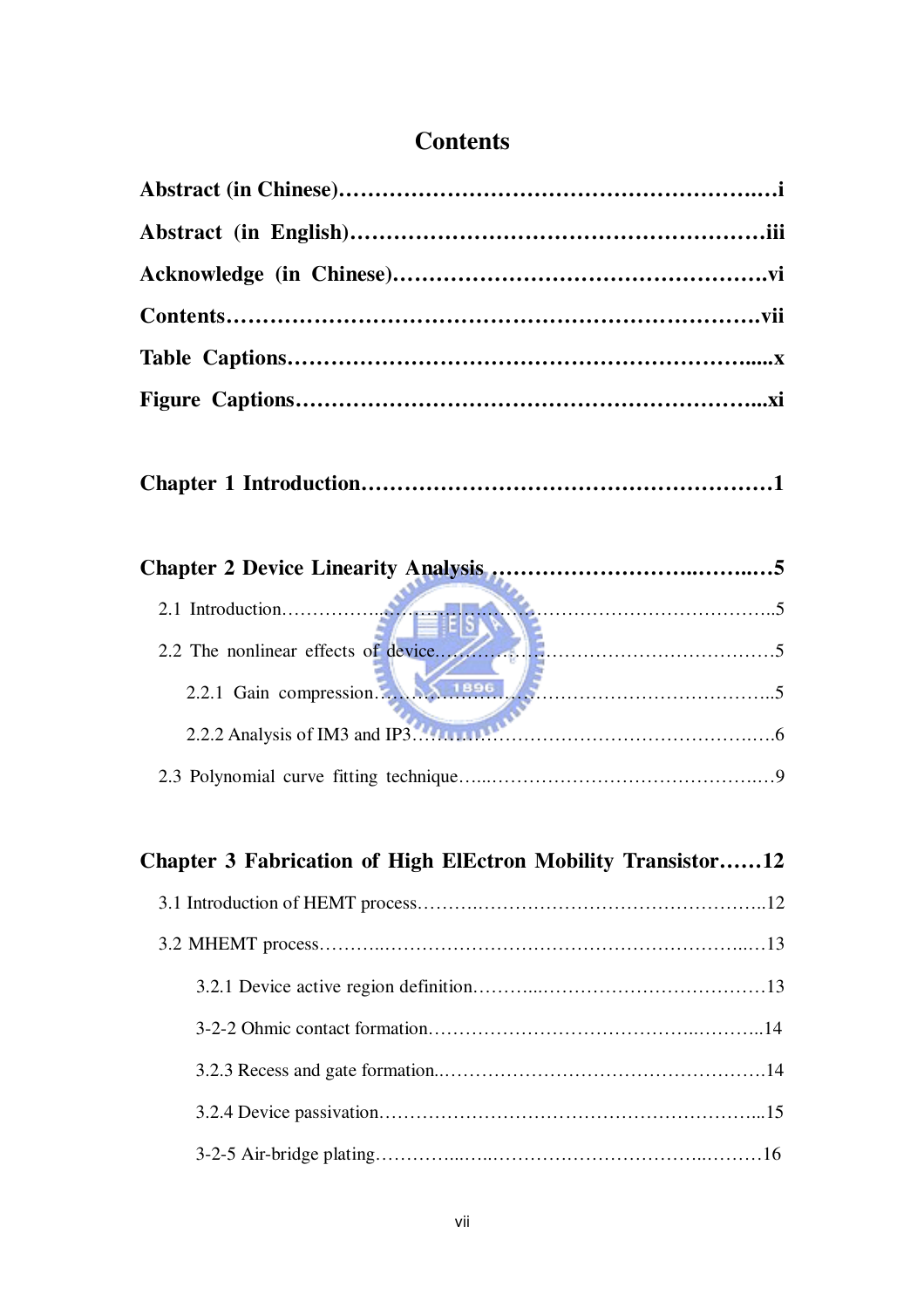|--|--|--|--|

| <b>Chapter 4</b> A Low Noise Composite-Channel Metamorphic HEMT |  |  |  |  |
|-----------------------------------------------------------------|--|--|--|--|
| for Wireless Communication Applications23                       |  |  |  |  |
|                                                                 |  |  |  |  |
|                                                                 |  |  |  |  |
|                                                                 |  |  |  |  |

# **Chapter 5 Device Linearity Comparison of the Uniformly-Doped and the** δ **Doped In0.52Al0.48As/In0.6Ga0.4As MHEMTs ..32**

| 5.2 Results and discussion |  |
|----------------------------|--|
|                            |  |
| 5.3 Conclusion             |  |
|                            |  |

# **Chapter 6 A Low Noise InGaP PHEMT with AlGaAs spacer for High IP3 Application …………………………………...41** 6.1 Introduction…………………….……………………………………………..41 6.2 Results and discussion 6.2 Results and discussion 6.2 Results and discussion

#### **Chapter 7 The** δ **Doped InGaP/InGaAs PHEMTs with Doping Profile**

#### **Modification for Device Linearity Improvement………...49**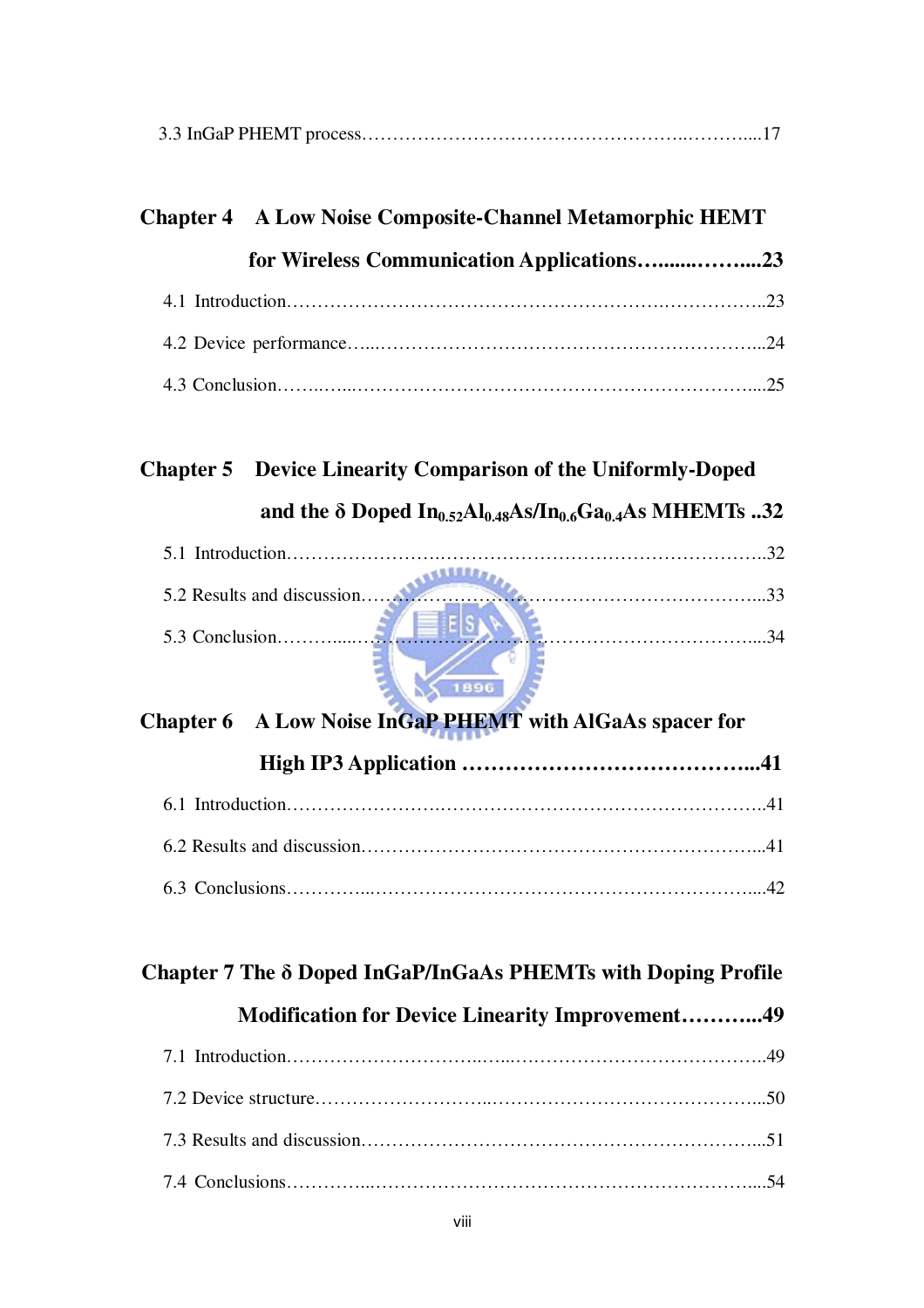**Vita (in Chinese)**

**Publication List**

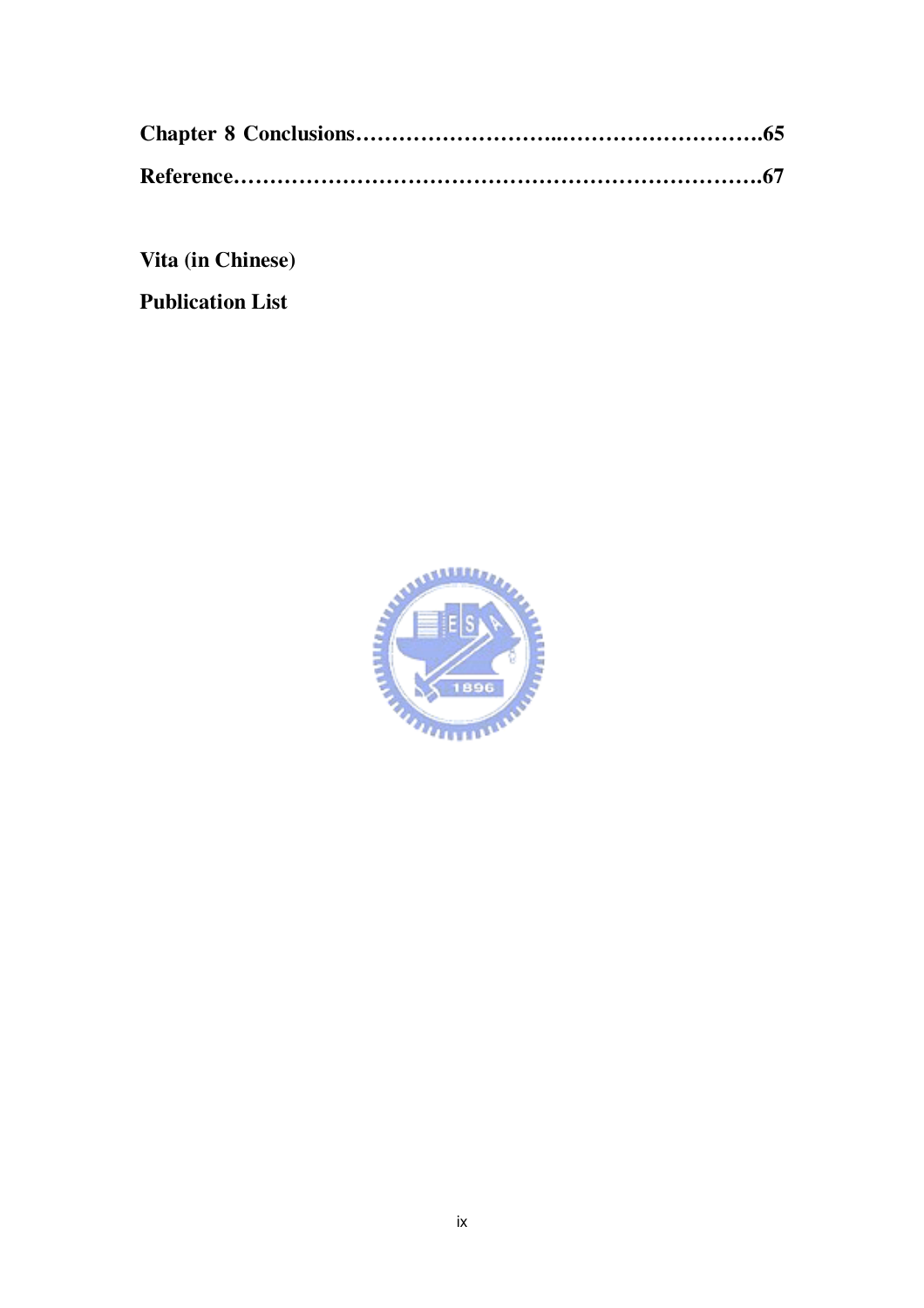### **Table Captions**

### **Chapter 4**

Table4-1 Performance of the  $In<sub>0.67</sub>Ga<sub>0.33</sub>As composite-channel MHEMT and the$ In<sub>0.6</sub>Ga<sub>0.4</sub>As conventional MHEMT of the 0.25 $\times$ 160  $\mu$  m<sup>2</sup> devices.

### **Chapter 5**

- Table5-1 Comparison of the DC characteristics of the Uniform-doped and the δ doped  $In_{0.52}Al_{0.48}As/In_{0.6}Ga_{0.4}As$  MHEMTs.
- Table5-2 Comparison of the IM3 and IP3 of the Uniformly-doped and δ doped In<sub>0.52</sub>Al<sub>0.48</sub>As/In<sub>0.6</sub>Ga<sub>0.4</sub>As MHEMTs.

## **Chapter 6**

**TILL** Table 6-1 Comparison noise figure and IP3 with AlGaAs/InGaAs PHEMT.

### **Chapter 7**

- Table 7-1 Comparison of the DC characteristics of the three different types of devices.
- Table 7-2 Comparison of the IM3 and IP3 of the three different types of devices.
- Table 7-3  $P_{1dB}$ , Gain, PAE and ACPR of the three different devices under different V<sub>DS</sub> at class AB bias.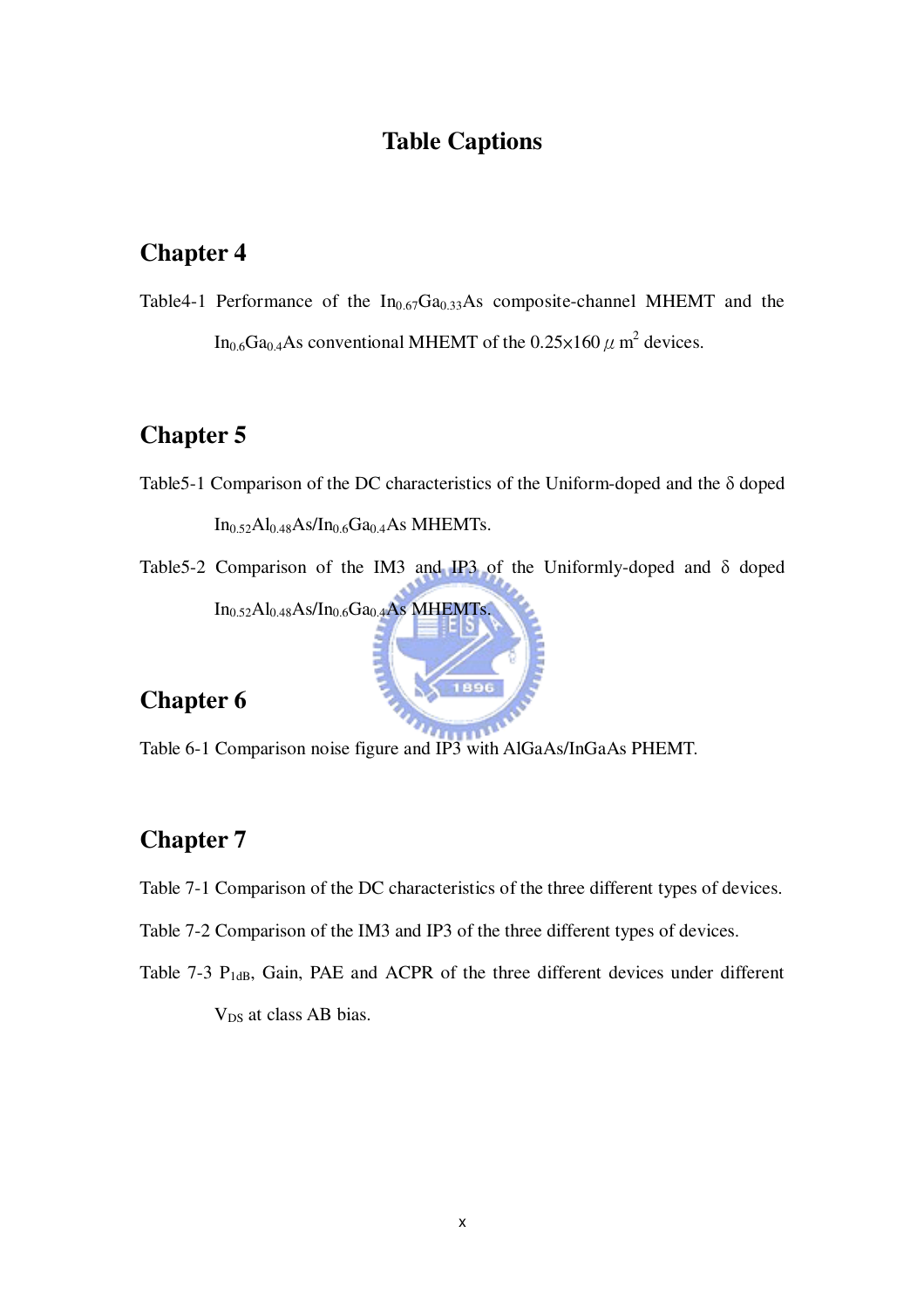#### **Figure Captions**

#### **Chapter 1**

Figure 1-1 The band diagram of the InGaP/InGaAs PHEMT.

#### **Chapter 2**

Figure 2-1 Output power spectrum of the two-tone input signal.

Figure 2-2 A simple equivalent circuit of device.

#### **Chapter 3**

Figure 3-1 Process flow of the InGaP PHEMT :

- (a) Mesa isolation and ohmic contact formation,
- (b) Gate recess and gate formation,
- $\overline{u}$
- (c) Device passivation and contact via formation, and
- (d) air-bridge plating.

Figure 3-2 The SEM image of the T-shaped gate.

Figure 3-3 The major steps of air-bridge formation.

Figure 3-4 The Image of the finished  $0.25x160 \mu$  m<sup>2</sup> HEMT device

#### **Chapter 4**

Figure 4-1 (a) Structure of  $In_{0.67}Ga_{0.33}As$  composite-channel MHEMT.

(b) Structure of  $In<sub>0.6</sub>Ga<sub>0.4</sub>As conventional MHEMT.$ 

Figure 4-2 (a) I-V characteristics, (b) Extrinsic transconductances vs gate bias of the  $0.25\times160$   $\mu$  m<sup>2</sup> In<sub>0.67</sub>Ga<sub>0.33</sub>As composite-channel MHEMT.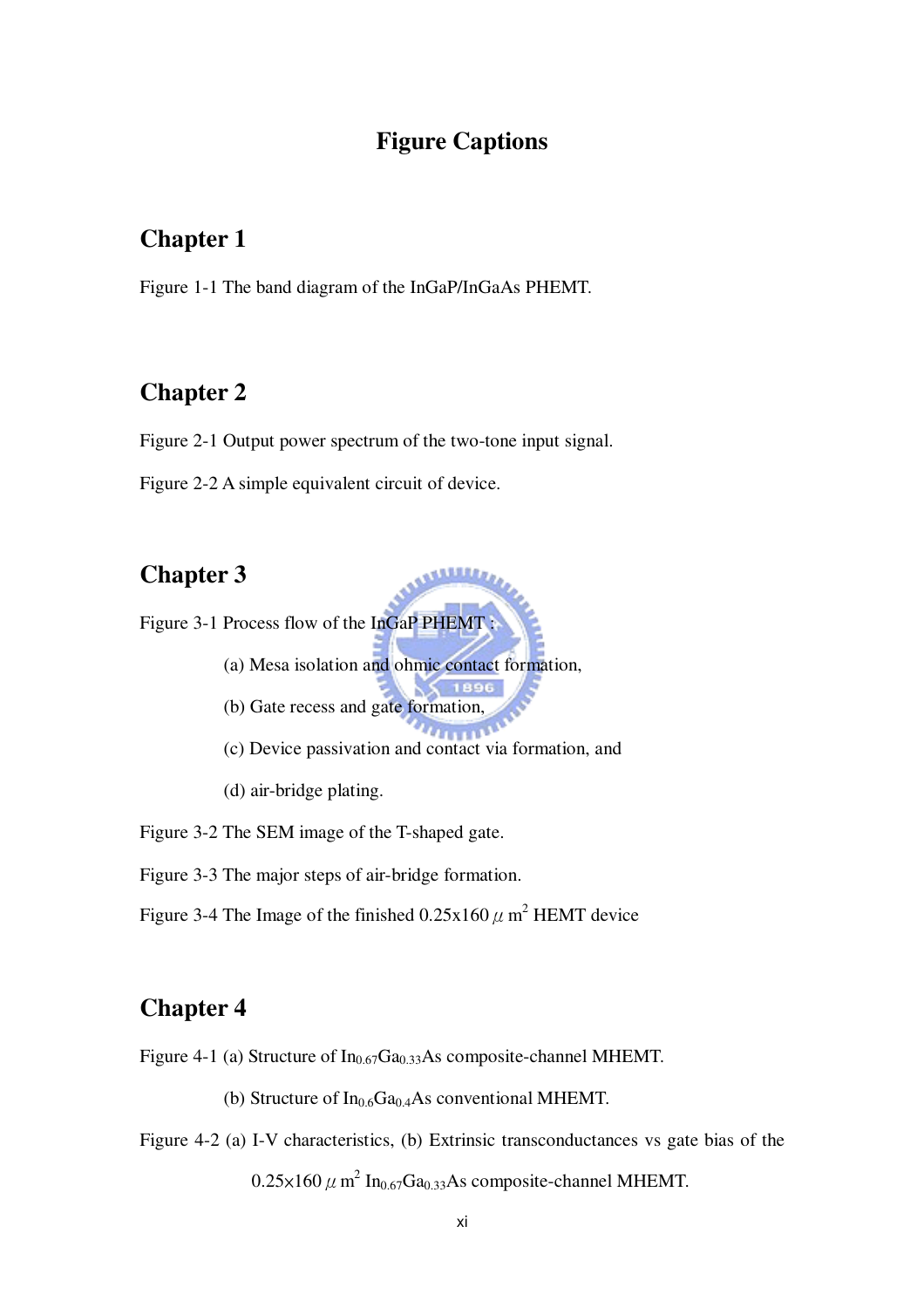- Figure 4-3 The gate to drain breakdown voltage of the  $0.25 \times 160 \mu$  m<sup>2</sup> In<sub>0.67</sub>Ga<sub>0.33</sub>As composite-channel MHEMT.
- Figure4-4 Extrinsic transconductances of the  $In_{0.67}Ga_{0.33}As$  composite-channel MHEMT and the  $In<sub>0.6</sub>Ga<sub>0.4</sub>As conventional MHEMT of the$  $0.25\times160 \ \mu \text{ m}^2$  devices.
- Figure 4-5 Noise and associated gain of the composite-channel MHEMT at  $V_{DS} = 1.5$  V and  $I_{DS} = 50$  mA/mm.

#### **Chapter 5**

Figure 5-1 Structure of the  $In_{0.52}Al_{0.48}As/In_{0.6}Ga_{0.4}As$  MHEMT :

(a) Uniformly-doped, (b) δ doped.

- Figure 5-2 Drain to source current  $(I_{DS})$  vs gate to source voltage  $(V_{GS})$  of the  $0.3\times160\,\mu$  m<sup>2</sup> In<sub>0.52</sub>Al<sub>0.48</sub>As/In<sub>0.6</sub>Ga<sub>0.4</sub>As MHEMT devices.
- Figure 5-3 Extrinsic transconductance  $(G<sub>m</sub>)$  vs drain to source current  $(I<sub>DS</sub>)$  of the  $0.3\times160$   $\mu$  m<sup>2</sup> In<sub>0.6</sub>Ga<sub>0.4</sub>As MHEMT devices.
- Figure 5-4 Comparison of device linearity of the uniformly-doped and the δ doped  $In_{0.52}Al_{0.48}As/In_{0.6}Ga_{0.4}As$  MHEMTs.

#### **Chapter 6**

- Figure 6-1 Structure of InGaP/AlGaAs/InGaAs PHEMT.
- Figure 6-2 The  $0.25x160 \mu$  m<sup>2</sup> InGaP/AlGaAs/InGaAs PHEMT DC characteristics:

(a) I-V characteristics, (b) Transconductance vs  $V_{GS}$  and  $I_{DS}$  curves.

Figure 6-3 The Drain to Gate breakdown voltage of the  $0.25x160 \mu m^2$ InGaP/AlGaAs/InGaAs PHEMT device.